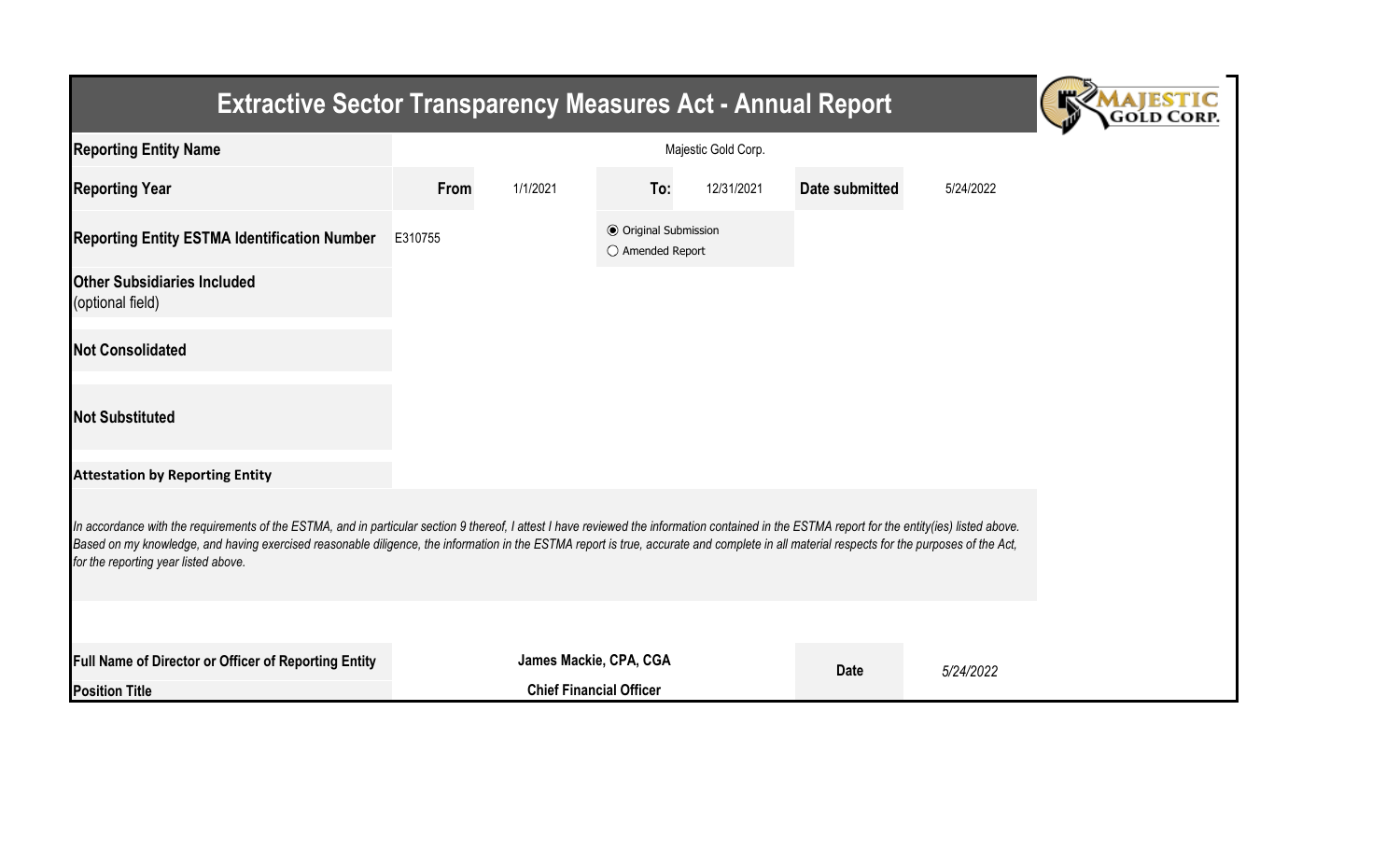| <b>Extractive Sector Transparency Measures Act - Annual Report</b>                                                                                                               |                         |                                                                                 |                                       |                  |      |                                                                                  |                |                  |                                                      |                                      |                                                                                                                                                              |  |
|----------------------------------------------------------------------------------------------------------------------------------------------------------------------------------|-------------------------|---------------------------------------------------------------------------------|---------------------------------------|------------------|------|----------------------------------------------------------------------------------|----------------|------------------|------------------------------------------------------|--------------------------------------|--------------------------------------------------------------------------------------------------------------------------------------------------------------|--|
| <b>Reporting Year</b><br><b>Reporting Entity Name</b><br><b>Reporting Entity ESTMA</b><br><b>Identification Number</b><br><b>Subsidiary Reporting Entities (if</b><br>necessary) | From:                   | 1/1/2021                                                                        | To:<br>Majestic Gold Corp.<br>E310755 | 12/31/2021       |      | <b>Currency of the Report</b>                                                    | CAD            |                  |                                                      |                                      |                                                                                                                                                              |  |
| <b>Payments by Payee</b>                                                                                                                                                         |                         |                                                                                 |                                       |                  |      |                                                                                  |                |                  |                                                      |                                      |                                                                                                                                                              |  |
| Country                                                                                                                                                                          | Payee Name <sup>1</sup> | Departments, Agency, etc<br>within Payee that Received<br>Payments <sup>2</sup> | <b>Taxes</b>                          | <b>Royalties</b> | Fees | <b>Production Entitlements</b>                                                   | <b>Bonuses</b> | <b>Dividends</b> | <b>Infrastructure</b><br><b>Improvement Payments</b> | <b>Total Amount paid to</b><br>Payee | Notes <sup>34</sup>                                                                                                                                          |  |
| China                                                                                                                                                                            | Yantai Muping District  | <b>Local Taxation Bureau</b>                                                    | 4,360,020                             |                  |      |                                                                                  |                |                  |                                                      | 4,360,020                            | All payments were made in Chinese<br>Yuan and converted using Bank of<br>Canada weighted average exchange<br>rates for the period. F/X rate 0.1943           |  |
| China                                                                                                                                                                            | Yantai Muping District  | Municipal Office of the State<br>Administration of Taxation                     | 2,373,071                             |                  |      |                                                                                  |                |                  |                                                      |                                      | All payments were made in Chinese<br>2,373,071 Yuan and converted using Bank of<br>Canada weighted average exchange<br>rates for the period. F/X rate 0.1943 |  |
| <b>Additional Notes:</b>                                                                                                                                                         |                         |                                                                                 |                                       |                  |      | All payments were made in Chinese Yuan ("RMB") and converted to Canadian dollars |                |                  |                                                      |                                      |                                                                                                                                                              |  |

<sup>1</sup> Enter the proper name of the Payee receiving the money (i.e. the municipality of x, the province of y, national government of z).

<sup>2</sup> Optional field.

<sup>3</sup> When payments are made in-kind, the notes field must highlight which payment includes in-kind contributions and the method for calculating the value of the payment.

4 Any payments made in currencies other than the report currency must be identified. The Reporting Entity may use the Additional notes row or the Notes column to identify any payments that are converted, along with the exc